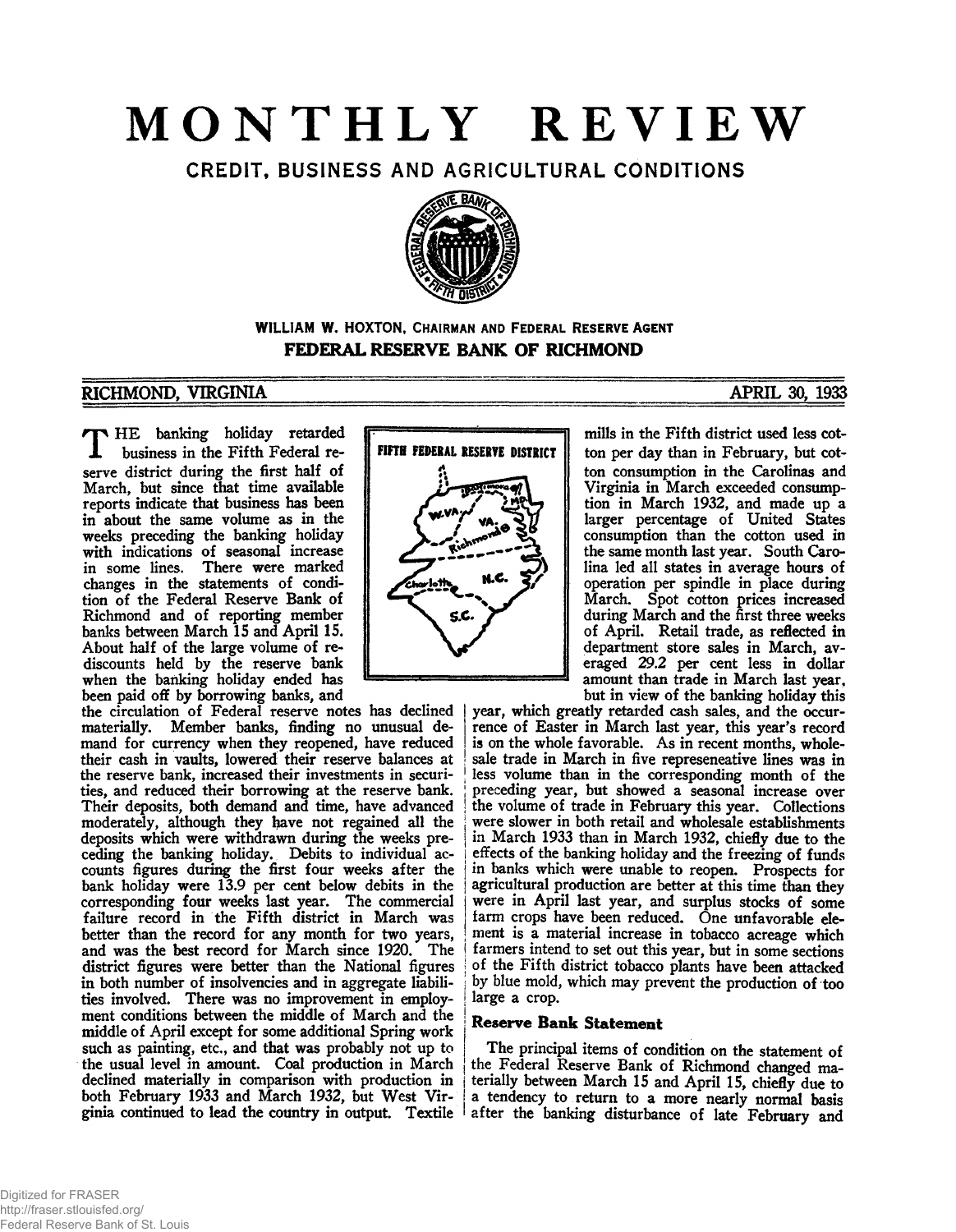#### **Reserve Bank Statement**

|                                                                   | 000 omitted                    |                                  |                             |  |
|-------------------------------------------------------------------|--------------------------------|----------------------------------|-----------------------------|--|
| <b>ITEMS</b>                                                      | April 15                       | Mar. 15                          | April 15                    |  |
|                                                                   | 1933                           | 1933                             | 1932                        |  |
| Rediscounts held<br>********************<br>Government securities | 21,946<br>s<br>5.260<br>48.149 | 47,012<br>S.<br>20,542<br>48.149 | \$29,153<br>2.455<br>22,831 |  |
| Total earning assets                                              | 75.355                         | 115,703                          | 54.439                      |  |
| Circulation of Fed. Res. notes                                    | 177.182                        | 214.449                          | 96.076                      |  |
| Members' reserve deposits                                         | 56.429                         | 67,642                           | 47,588                      |  |
|                                                                   | 175.626                        | 179,165                          | 98,776                      |  |
| Reserve ratio<br>------------------------                         | 70.63                          | 62.09                            | 65.60                       |  |

early March. Rediscounts for member banks, which had increased by \$29,518,000 between February 15 and March 15, declined between the latter date and April 15 by \$25,066,000, and the portfolio of open market paper, which had risen by \$18,900,000 during the preceding month, dropped \$15,282,000 during the past month. Holdings of Government securities remained unchanged from March 15 to April 15. The declines in rediscounts and holdings of open market paper reduced the total earning assets of the Federal Reserve Bank of Richmond by \$40,348,000 during the month under review. There was a decrease in the circulation of Federal reserve notes amounting to \$37,267,000 between the middle of March and the middle of April, but the decrease was relatively small in comparison with the increase of \$114,028,000 which occurred during the preceding month, and indicates that a very large amount of currency is still being hoarded. Member banks reduced their reserve deposits at the reserve bank by \$11,213,000 during the past month. The several changes in the statement previously mentioned, with others of less importance, reduced the cash reserves of the Federal Reserve Bank of Richmond by \$3,539,000 between March 15 and April 15, but raised the ratio of cash reserves to note and deposit liabilities combined by 8.54 points.

Most of the condition figures on April 15,1933, were higher than those of April 15, 1932, rediscounts for member banks, which decreased \$7,207,000, being the only item which declined during the year. The Bank's holdings of bills purchased rose \$2,805,000 and Government securities owned rose \$25,318,000 during the year. The several changes in assets resulted in a net increase in total earning assets amounting to \$20,916,000 between April 15,1932, and April 15,1933. The volume of Federal reserve notes in circulation rose by \$81,- 106,000 during the year, and member bank reserve deposits gained \$8,841,000. Cash reserves of the Federal Reserve Bank of Richmond increased by \$76,850,000 between the middle of April last year and this, but the ratio of cash reserves to note and deposit liabilities combined rose only 5.03 points, the smallness of the increase being due of course to the marked rise in note circulation during the year.

#### **Member Bank Statement**

All member banks in a dozen of the leading Fifth district cities send weekly condition reports to the Federal Reserve Bank of Richmond, and a composite statement of condition is usually published in the *Review*. At present, however, the figures reported are not comparable with figures reported a year ago, due chiefly to the influence exerted by the banking holiday on certain items in the statement. Suspension of the member bank condition figures is therefore in effect for the present.

#### **Time and Savings Deposits**

Time deposits in thirty-nine regularly reporting member banks and aggregate deposits in eleven mutual savings banks in Baltimore totaled \$373,563,559 at the end of March 1933, a lower figure than either \$383,- 731,566 at the end of February 1933 or \$386,298,019 at the end of March 1932. Both member banks and savings banks reported declines in deposits between February 28 and March 31 this year, but the decrease in time deposits during the year was all in the mutual savings banks.

**Debits to Individual Accounts**

|                                                                                                                                                                                                                                                           | Total Debits 4 weeks ended                                                                                                                                                                                                          |                                                                                                                                                                                                                                                         |  |
|-----------------------------------------------------------------------------------------------------------------------------------------------------------------------------------------------------------------------------------------------------------|-------------------------------------------------------------------------------------------------------------------------------------------------------------------------------------------------------------------------------------|---------------------------------------------------------------------------------------------------------------------------------------------------------------------------------------------------------------------------------------------------------|--|
|                                                                                                                                                                                                                                                           | April 12, 1933   April 13, 1932                                                                                                                                                                                                     |                                                                                                                                                                                                                                                         |  |
| Asheville, N. C<br>Baltimore, Md.<br>Charleston, S. C<br>Charleston, W. Va<br>Charlotte, N. C<br>Cumberland, Md.<br>Greensboro, N. C<br>Greenville, S. C<br>Hagerstown, Md.<br>Huntington, W. Va<br>Lynchburg, Va.<br>Newport News, Va<br>Portsmouth, Va. | \$7,294,000<br>221,467,000<br>7,122,000<br>28,558,000<br>31,893,000<br>4,807,000<br>3,976,000<br>15,054,000<br>2,510,000<br>6,522,000<br>3,303,000<br>9,640,000<br>11,087,000<br>6,500,000<br>31,006,000<br>3,079,000<br>14.732.000 | \$<br>8,399,000<br>266,639,000<br><b>11.202.000</b><br>28,357,000<br>34,145,000<br>5,525,000<br>4,207,000<br><b>13,216,000</b><br>9,441,000<br>9,634,000<br>5.757.000<br>10.370.000<br>12,367,000<br>6.689.000<br>31,104,000<br>3,243,000<br>14.414.000 |  |
| Washington, D. C<br>Wilmington, N. C<br>Winston-Salem, N. C                                                                                                                                                                                               | 89,616,000<br>16.603.000<br>164,962,000<br>4.218.000<br>28,055,000                                                                                                                                                                  | 98.519.000<br>18.357.000<br>197,252,000<br>8,022,000<br>29,725,000                                                                                                                                                                                      |  |
| Fifth District Totals                                                                                                                                                                                                                                     | \$712,004,000                                                                                                                                                                                                                       | \$826,584,000                                                                                                                                                                                                                                           |  |

Debits to individual, firm and corporation accounts in the banks of twenty-two leading Fifth district cities are shown in the accompanying table for four weeks ended April 12,1933, in comparison with corresponding figures for four weeks ended April 13, 1932. Similar figures for the preceding month this year, ended March 15, are not included this month, since the banks were closed a week or more during that period. We have been unable to obtain debits figures from Columbia and Spartanburg since the banking holiday, the Clearing House not functioning in the former city and no banks being open in the latter.

Aggregate debits in the four weeks ended April 12, 1933, amounted to \$712,004,000, a decrease of \$114,-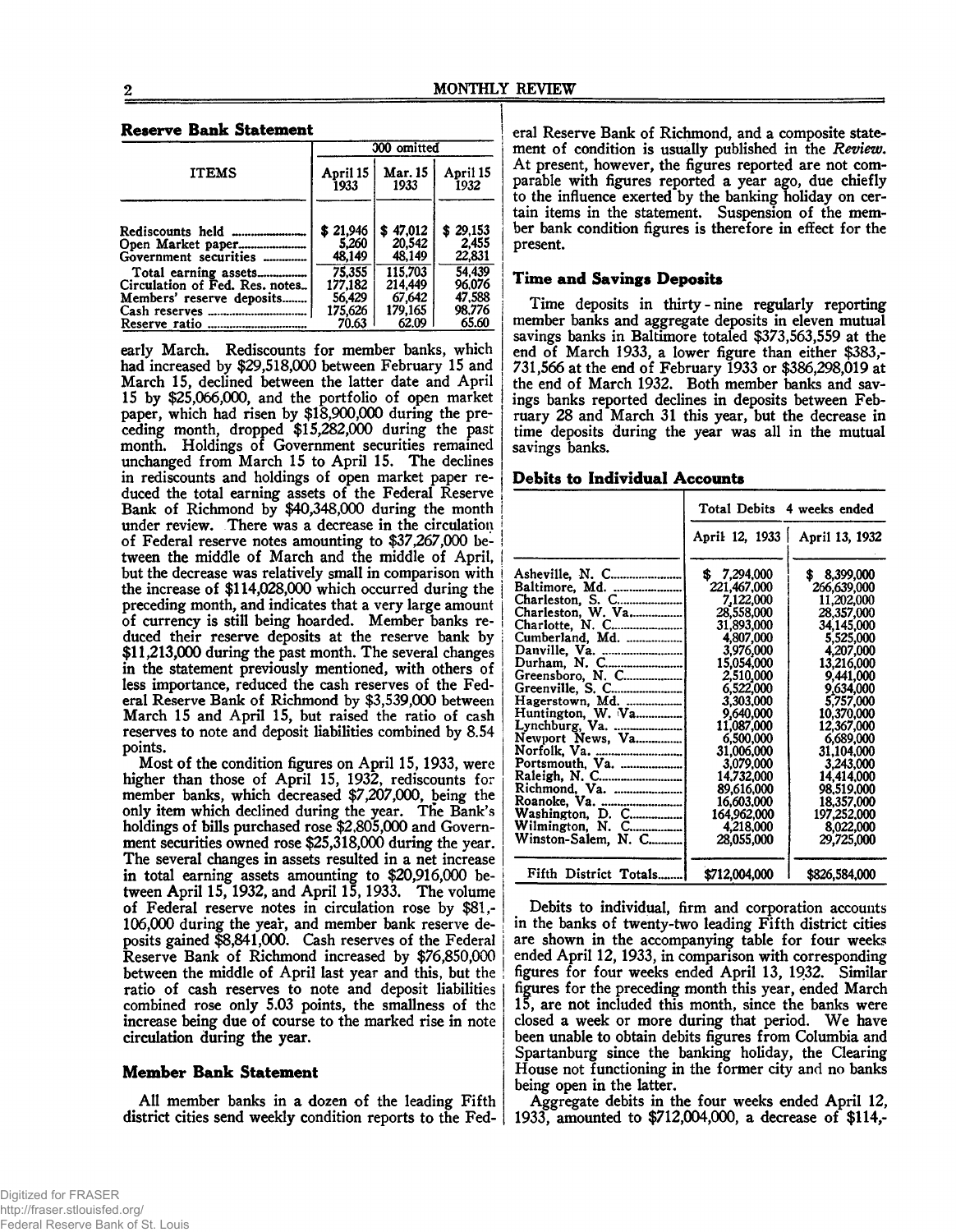580,000, or 13.9 per cent, under debits amounting to \$826,584,000 reported for the four weeks ended April 13, 1932. Three cities, Charleston, W. Va., Durham and Raleigh, reported higher figures for the 1933 period. The largest decreases were reported by cities in which one or more large banks failed to open after the banking holiday. In view of the smaller number of reporting banks included in 1933 figures, and lower price levels in many lines, the average decline of only 13.9 per cent in aggregate debits this year is a good showing.

# **Commercial Failures**

In spite of banking disturbances during March, the insolvency record in the Fifth district was the best for many months. According to *Dun & Bradstreet,* there were 84 bankruptcies in the district in March, compared with 184 failures in March 1932, a decrease this year of 54.3 per cent. In the United States as a whole, there were 1,948 failures last month, a decrease of only 34 per cent under 2,951 failures in March 1932. Liabilities in the Fifth district last month totaled \$1,523,- 870, compared with \$6,792,115 in March last year, a decline of 77.6 per cent, while total liabilities in the United States amounted to \$48,500,212, a decline of only 48,3 per cent in comparison with liabilities totaling \$93,760,311 in March 1932. The number of insolvencies in the Fifth district last month was the lowest for any month since August 1931 and the lowest for any March since 1920, and last month's aggregate liabilities were the lowest for any month since October 1931 and for any March since 1920. Every one of the twelve reserve districts reported fewer failures in March 1933 than in March 1932, and all districts except Cleveland reported lower liabilities.

# **Employment**

There was no improvement in employment conditions during the past month, but plans are shaping up for work which will give additional people at least part time employment. Much of the work in contemplation is made work, especially undertaken by Governmental or semi-official groups to provide sufficient employment to meet actual needs of workers. Wages for this type of work are relatively low, but are sufficient to enable the workers to meet their bills for necessities of life. There has been some seasonal increase in certain lines of work, such as painting, gardening, farm work, etc., but on the whole there appears to be less of this class of work this year than in most years. The weather, however, has been unfavorable for outside work in April, and more work may develop a little later, when Spring weather comes.

# **Coal Production**

Production of bituminous coal in the United States during the month of March amounted to 23,646,000 net tons as against 27,134,000 tons mined in February 1933 and 32,250,000 tons in March 1932. Total production of soft coal during the present calendar year to April 1 amounted to 77,840,000 net tons, a materially smaller

The March 25 report of the Bureau of Mines, Department of Commerce, showed production figures by states for February. West Virginia produced 6,553,- 000 net tons during the month, to hold first place over Pennsylvania, which produced 6,133,000 tons. The three coal producing states of the Fifth district, West Virginia, Virginia and Maryland, dug approximately 28 per cent of all soft coal mined in February, the same percentage of the total that the district showed in February 1932, 1931 and 1930.

# **Textiles**

Production in the textile industry in the Fifth district declined slightly during March, daily consumption of cotton by Fifth district mills during the month being less than daily consumption in February. Fifth district mills consumed 242,009 bales of cotton in March this year, of which South Carolina mills used 119,185 bales, North Carolina mills used 111,520 bales, and Virginia mills 11,304 bales. In February 1933 Fifth district mills consumed 220,749 bales and in March 1932 they used 233,171 bales. Consumption in the Fifth district was 48.97 per cent of National consumption in March 1933, a lower figure than 49.98 per cent in February this year, but higher than 47.69 per cent in March 1932. The higher percentage for the Fifth district this year indicates that the district held its own in textile manufacturing somewhat better during the past year than mills in some other sections of the country.

The Bureau of the Census issued a report on April 20 on spindles in place in March, spindles active at some time during that month, and average hours of operation per spindle in place. On March 31, 1933, there were 31,031,684 spindles in place in the United States, of which 12,504,286, or 40.3 per cent, were in the Carolinas and Virginia. Active spindles in March totaled 23,429,122 in the United States, of which 11,- 292,204, or 48.2 per cent, were in the Fifth district Active hours of operation per spindle in place averaged 227 hours in the United States last month, but two of the three cotton manufacturing states in the Fifth district were well above the average, South Carolina leading all states with 387 hours per spindle, and North Carolina ranking sixth with 235 hours. Virginia, with 218 hours, failed to measure up to the National average.

# **Cotton Statistics**

*Spot cotton prices* declined on ten Southern spot markets during the second half of March, but advanced again in April and more than recovered the ground lost during the preceding month; in fact, prices advanced to the highest level reached since last October. In our *Review* last month, we quoted 6.32 cents as the average price paid on March 17 on ten markets for upland, short staple, middling grade cotton. The price declined to 6.16 cents on March 31, but then turned upward to an average of 6.42 cents on April 7, went to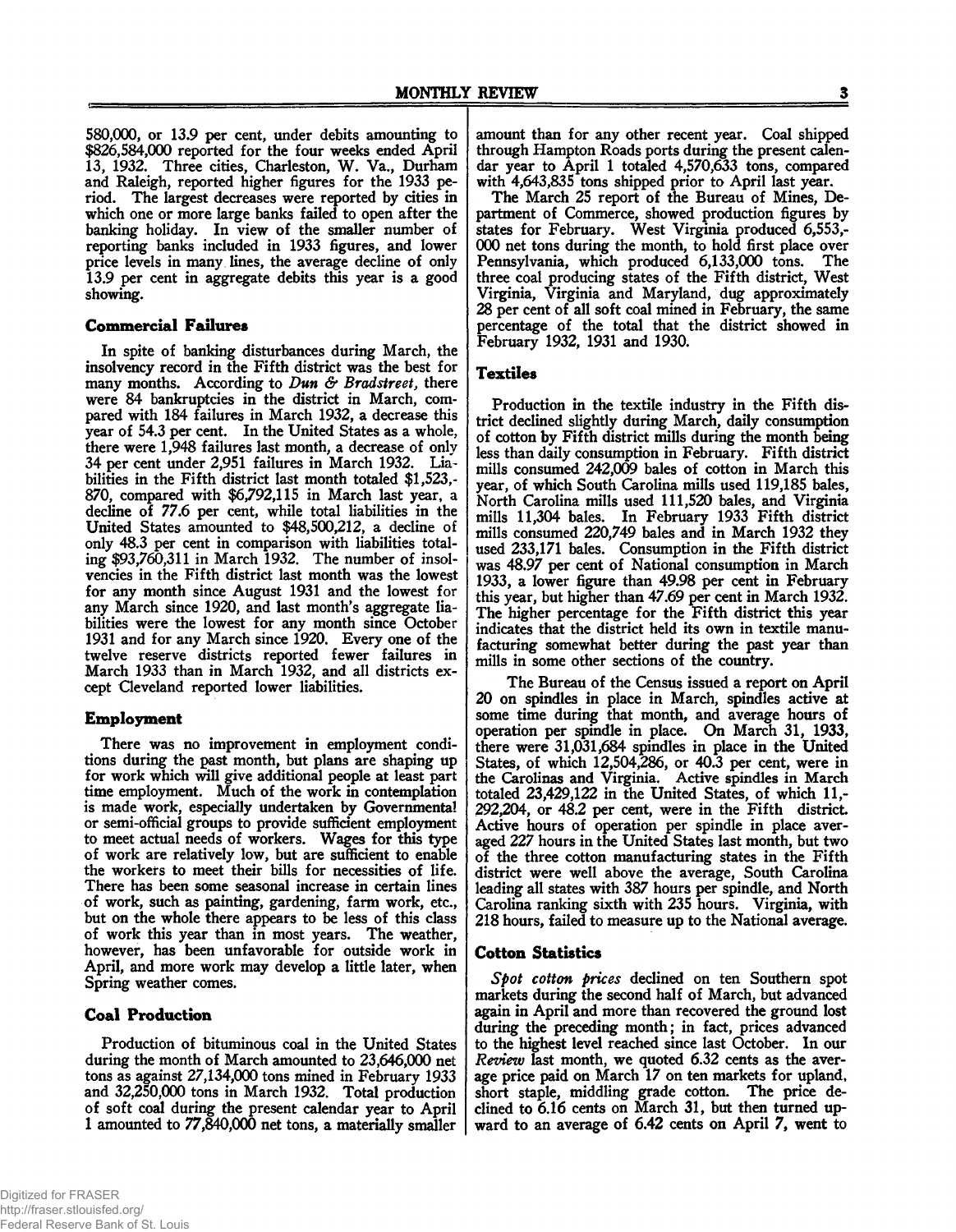6.70 cents on April 14, and on April 21 reached 7.29 cents.

*Cotton consumption* in the United States in March 1933 totaled 494,167 bales, compared with 441,663 bales used in February this year and 488,907 bales in March 1932. Total consumption for the eight months of the present cotton year—August 1 to March 31 amounted to 3,747,316 bales compared with 3,56S;889 bales consumed in the corresponding period ended March 31, 1932. Manufacturing establishments held 1,343,314 bales on March 31, compared with 1,441,641 bales held on February 28 this year and 1,566,080 bales on March 31,1932. Public warehouses and compresses held 8,906,571 bales in storage at the end of March this year, compared with 9,379,990 bales so held a month earlier and 8,769,049 bales on March 31 last year. March exports totaled only 487,988 bales, compared with 557,022 bales sent abroad in February this year and 927,127 bales exported in March last year. Exports during the eight months of this cotton year totaled 6,084,724 bales, compared with 6,852,433 bales shipped over seas during the corresponding eight months ended March 31, 1932. Spindles active in March numbered 23,429,122, compared with 23,659,100 in February this year and 24,817,340 in March 1932.

*Cotton growing states* consumed 412,305 bales in March 1933, compared with 370,607 bales used in February and 398,205 bales in March 1932. Last month's consumption in the cotton growing states amounted to 83.4 per cent of National consumption, compared with 81.4 per cent of National consumption used in the cotton growing states in March last year. Of the 412,305 bales of cotton consumed in cotton growing states in March, the Fifth district mills used 242,009 bales, or 58.7 per cent, compared with 58.6 per cent of Southern consumption attained in the district in March last year.

# **Tobacco Marketing**

All Virginia tobacco markets have closed for the season, and total producers' sales for the season amounted to 63,020,968 pounds for a total of \$5,483,242, an average of \$8.70 per hundred pounds, according to reports to the Commissioner of Agriculture. The 1932 tobacco crop was the smallest since 1876, and, while prices were higher than in the previous season, the average price is the lowest since 1909, with the exception of 1931-1932. Flue-cured sales amounted to 42,796,623 pounds, at an average price of \$8.11 per hundred, compared with 69,- 652,779 pounds at an average of \$7.03 for the preceding season. Sales of fire-cured tobacco, amounting to 13,276,960 pounds, were the smallest since 1909, the earliest year for which records by types are available. Sales for the preceding season were 26,900,611 pounds. The average price for this type was \$8.19 per hundred, compared with \$4.94 for the 1931 crop and \$8.26 for the 1930 crop. Burley sales amounted to 5,755,418 pounds, at an average price of \$14.74 per hundred pounds, compared with the previous season's sales of 7,952,657 pounds at an average of \$9.11 per hundred. Sun-cured sales, amounting to only 1,191,967 pounds, were the smallest for any year since 1909, when records for this type were first available. The average price of

\$6.57 was slightly higher than the average of \$5.76 for the 1931 crop. Among the individual tobacco markets, Danville led in season sales with 24,444,333 pounds, ranking far ahead of South Boston with 7,- 815,959 pounds and Lynchburg with 4,190,702 pounds.

# **Agricultural Notes**

Although temperatures in March were below normal in some sections of the Fifth reserve district, and rainfall was unevenly distributed, the weather on the whole was more favorable for crop development and the preparation of land for this year's operations than was the case last year. In *Virginia,* crop prospects on April 1 were much more promising than last year at the same time. Farm work is seasonally advanced, and cold weather in March retarded development of fruit buds. The condition of truck crops in commercial sections is above average, and if weather continues favorable larger yields than last year should be secured. The wheat crop came through the winter in better condition than was expected after the poor start made last Fall, and a probable production of 7,398,000 bushels is indicated, compared with 6,253,000 bushels harvested last year. Pastures are backward, and those damaged by drought last Summer have been slow to recover, but there is plenty of moisture in the ground to bring grasses out very quickly when warm weather develops. There has been marked improvement in pastures during April. Planting of early commercial Irish potatoes was practically completed by April 1, and, while it is yet too early to forecast the crop, prospects in each of the early states are higher than in 1932, when March freezes caused much damage to early plants. *Maryland* winter grains and pastures are reported below average, due to cold and wet weather in March, but a yield of 7,326,000 bushels of wheat is indicated, compared with only 4,940,000 bushels last year. Prospects for fruit are generally good all over the state, and planting of early potatoes and other truck crops is progressing nicely. *West Virginia* planting is later than usual, frequent and heavy March rains having delayed soil preparation. Wheat is in good condition, and a yield of approximately 1,495,000 bushels is expected, compared with 1,276,000 bushels harvested in 1932. West Virginia is one of the few states in the Union to show a better winter wheat condition this year than in 1932. Heavy rains and cool weather during March were responsible for a low condition of pastures on April 1, and the wet soil also curtailed all plowing during the Spring. In *North Carolina* there was a lack of moisture in March, and in some fields the ground got too hard to work, but on the whole good progress was made toward preparation of land for this year's planting. The growth of small grain has been very good, and an indicated yield of 4,474,000 bushels of wheat is almost 800,000 bushels above the five-year average. The oat crop is up to average, and the condition of rye is better than last year at this time. Due to an absence of extremely cold weather since peach trees began to bloom, prospects on April 1 were very good for a full setting of fruit. Early Irish potatoes were in better condition than a year ago, and prospects of better then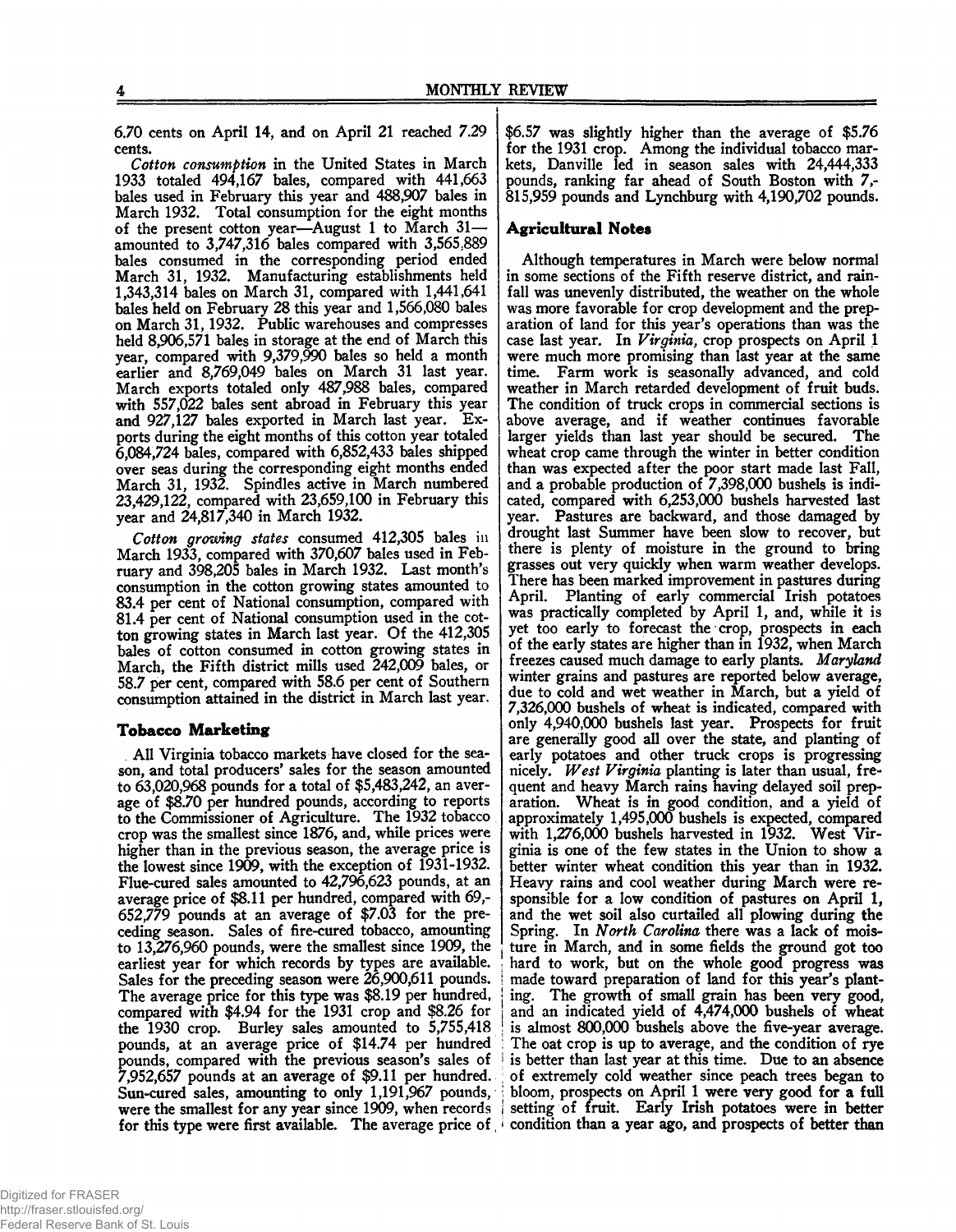average yields for nearly all truck crops were good. *South Carolina* farmers have made better progress in planting this year's crop than is usual at this time of the year, and prospects for favorable returns insofar as yields are concerned are good. The condition of winter grain ranges from fair to good; prospects for peaches are 63 per cent, compared with 48 per cent a year ago; pastures are in better condition than a year ago; and the April 1 condition of 70 per cent for early potatoes compares with only 58 per cent on April 1, 1932. Fertilizer mills report larger sales this year than last, farmers probably being able to purchase fertilizer with proceeds of Government seed and crop loans.

#### **Construction**

*Building permits* issued in March in thirty-two Fifth district cities provided for much less work than permits issued in March 1932. Last month 1,324 permits were issued for all classes of work, compared with 2,403 permits issued in March last year, a decrease of 44.9 per cent. Total valuation figures for March 1933 amounted to only \$963,382, a decrease of \$2,694,606, or 73.7 per cent, under the total of \$3,657,988 for permits issued in March 1932. Only eight of the thirtytwo cities reported higher valuation figures for March this year, and practically all of these increases were due to unusually low figures in March last year rather than to a large volume of work this year. Frederick, Maryland, reported relatively large figures for last month, but the three largest cities, Baltimore, Washington and Richmond, reported very low figures.

**Building Permits Issued for the Months of March 1933 and 1932**

| <b>CITIES</b>        |       | <b>Permits Issued</b> |                 | <b>Total Valuation</b> |
|----------------------|-------|-----------------------|-----------------|------------------------|
|                      | 1933  | 1932                  | 1933            | 1932                   |
|                      | 395   | 927                   | \$270,240       | \$1,250,160            |
| Baltimore, Md.       | 5     | 10                    | 820             | 11,990                 |
| Cumberland, Md.      | 4     | - 5                   | 10,960          | 2,160                  |
| Frederick, Md.       | 10    | 6                     | 4,435           | 708                    |
| Hagerstown, Md.      |       | 24                    | 8,425           | 186,730                |
| Salisbury, Md.       | 19    | 10                    | 7,002           | 156,742                |
| Danville, Va.        | 15    |                       | 33,050          | 27,036                 |
| Lynchburg, Va.       | 25    | 31                    | 74,445          | 146.600                |
| Norfolk,<br>Va.      | 89    | 95                    | 540             | 9,960                  |
| Petersburg, Va.      | 2     | 6                     | 8,810           | 25,502                 |
| Portsmouth, Va.      | 31    | 28                    | 62,071          | 91,233                 |
| Richmond. Va.        | 70    | 80                    | 7,507           | 66,851                 |
| Roanoke, Va.         | 19    | 40                    |                 | 8,290                  |
| Bluefield, W. Va     | 3     | 7                     | 1,425<br>10,030 | 33,662                 |
| Charleston, W. Va    | 78    | 63                    | 3,217           | 3,735                  |
| Clarksburg, W.<br>Va | 8     | 13                    |                 | 13.238                 |
| Huntington, W. Va    | 16    | 28                    | 3,980           | 4,571                  |
| Asheville, N. C.     | 14    | 19                    | 13,085          | 94,798                 |
| Charlotte, N. C      | 16    | 51                    | 19,760          | 64,430                 |
| Durham, N.<br>C.,    | 11    | 19                    | 14,330          |                        |
| Greensboro, N. C     | 32    | $33 -$                | 10,495          | 13,580                 |
| High Point, N. C     | 5     | $\frac{8}{12}$        | 18,300          | 1,875                  |
| Raleigh, N. C        | 10    |                       | 13,613          | 6,351                  |
| Rocky Mount, N. C    | 6     |                       | 5,960           | 2,875                  |
| Salsibury, N. C      | 1     | 6                     | 500             | 6,675                  |
| Wilmington, N. C     | 14    | 11                    | 11,400          | 11,750                 |
| Winston-Salem, N.C.  | 35    | 51                    | 16,935          | 26,464                 |
| Charleston, S. C     | 20    | 36                    | 7,195           | 9,914                  |
| Columbia, S. C       | 26    | 36                    | 6,182           | 86,561                 |
| Greenville, S. C     | 19    | 23                    | 7,820           | 27,445                 |
| Rock Hill, S. C.     | 8     | 8                     | 3,025           | 3,650                  |
| Spartanburg, S. C    | 12    | 23                    | 4,885           | 4,122                  |
| Washington, D. C     | 306   | 687                   | 302,940         | 1,258,330              |
| Totals               | 1,324 | 2,403                 | \$963,382       | \$3,657,988            |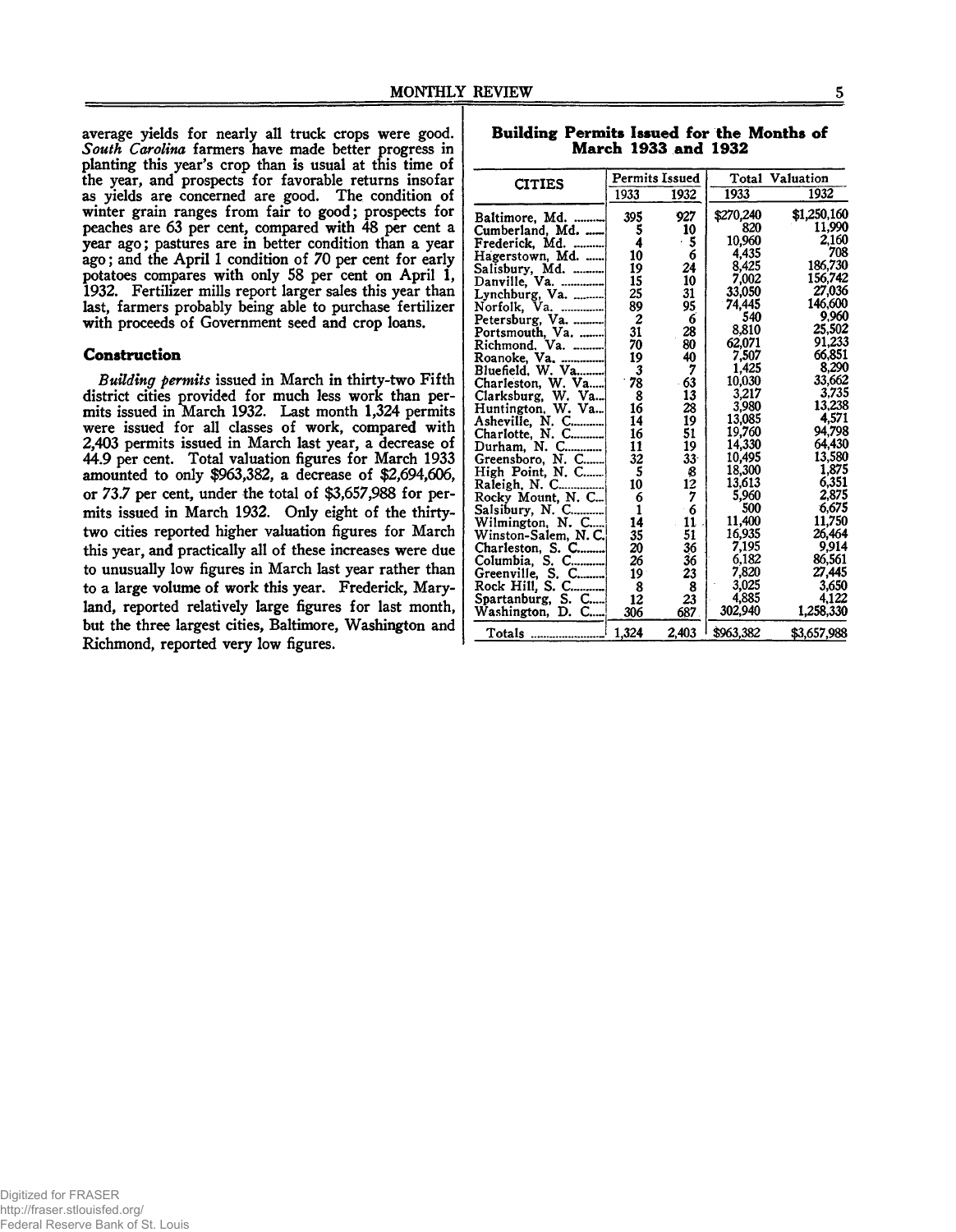#### Retail Trade, 32 Department Stores\_\_\_\_\_\_\_\_\_

|      |                             | Richmond Baltimore Washington Other Cities District                                                      |       |
|------|-----------------------------|----------------------------------------------------------------------------------------------------------|-------|
|      |                             | March 1933 sales, compared with sales in March 1932:<br>$-27.9$ $-32.9$ $-26.1$ $-27.4$ $-29.2$          |       |
|      |                             | Jan.-Mar. 1933 sales, compared with sales in Jan.-Mar. 1932:<br>$-23.0$ $-27.5$ $-21.9$ $-23.5$ $-24.4$  |       |
|      |                             | Mar. 31, 1933, stocks, compared with stocks on Mar. 31, 1932:<br>$-14.9$ $-20.9$ $-19.8$ $-21.7$ $-20.0$ |       |
|      |                             | Mar. 31, 1933, stocks, compared with stocks on Feb. 28, 1933:<br>$+5.5$ $+1.5$ $+3.8$ $+1.9$ $+2.8$      |       |
|      | $.307$ $.274$ $.296$ $.211$ | Number of times stock was turned in March 1933:                                                          | . 279 |
| .794 |                             | Number of times stock was turned since January 1, 1933:<br>.74 .817 .566 .757                            |       |
|      |                             | Percentage of March 1, 1933, receivables collected in March:<br>25.1 19.0 24.5 20.5 21.7                 |       |

Department store sales in thirty-two Fifth district stores in March 1933 averaged 29.2 per cent less than sales in March 1932, a very satisfactory comparison in view of the banking holiday this year and the occurrence of Easter in March last year. Among the individual cities from which three or more stores reported, Washington with a decrease of 26.1 per cent in sales made the best record for the month. In total sales during the first three months of 1933, the thirty-two stores averaged a decrease of 24.4 per cent in comparison with sales in the first quarter of 1932, Washington again leading with a decline of 21.9 per cent.

Stocks in the reporting stores increased seasonally during March, rising by 2.8 per cent over those on hand at the end of February, but on March 31 this year stocks averaged 20.0 per cent less than stocks on hand a year earlier. Part of this decline was due to price changes during the year. The reporting stores turned their stock an average of .279 times during March, and between January 1 and March 31 stock was turned .757 times, both of these averages being lower than those for the corresponding periods in 1932.

The percentage of collections in March 1933 to total accounts receivable on March 1 was materially lower

than the percentage for March 1932, a natural result of the banking holiday which tied up all funds for more than a week and some funds indefinitely. Richmond reported the highest collection percentage, while Baltimore reported the lowest.

#### Wholesale Trade, 61 Firms

| 22      | 8                                                   | 6 13 12<br>Groceries Dry Goods Shoes Hardware Drugs                                                                  |  |
|---------|-----------------------------------------------------|----------------------------------------------------------------------------------------------------------------------|--|
| $-11.9$ |                                                     | March 1933 sales, compared with sales in March 1932:<br>$-3.2$ $-20.9$ $-7.0$ $-26.2$                                |  |
| $+14.0$ |                                                     | March 1933 sales, compared with sales in February 1933:<br>$+5.2$ $+28.9$ $+13.9$ $+2.3$                             |  |
|         |                                                     | Jan.-Mar, 1933 sales, compared with sales in Jan.-Mar. 1932:<br>$-11.8 - 1.0 -18.8 -6.9 -16.3$                       |  |
|         | $-16.2(8^*)$ $-12.2(3^*)$ $-25.8(5^*)$ $-12.9(7^*)$ | Mar. 31, 1933, stocks, compared with stocks on Mar. 31, 1932:                                                        |  |
|         | $+ 1.1(8^*)$ $- 2(3^*)$ $- 10.5(5^*)$ $- 1.4(7^*)$  | Mar. 31, 1933, stocks, compared with stocks on Feb. 28, 1933:                                                        |  |
|         |                                                     | Percentage of March 1, 1933, receivables collected in March:<br>53.5(13*) $28.7(5^*)$ 44.6(6*) $27.0(11^*)$ 48.2(8*) |  |

♦Number of reporting firms.

Sixty-one wholesale firms in the Fifth reserve district sold more goods in March 1933 than in February this year, a seasonal increase, but in comparison with March 1932 sales those for March 1933 were lower in dollar amount in all lines reported upon. All five lines for which data are available report lower total sales for the first quarter of 1933, in comparison with sales in the first quarter of 1932.

Stocks of the reporting firms did not change materially during March this year, but on March 31 all lines showed smaller stocks than on the corresponding date a year ago, most of the decreases being chiefly due to the year's decline in wholesale prices.

Collections in March did not show the usual seasonal improvement over February collections, being adversely affected by the banking holiday. Collections in all lines except shoes were slower in March 1933 than in March 1932.

{•Compiled April 21, 1933)